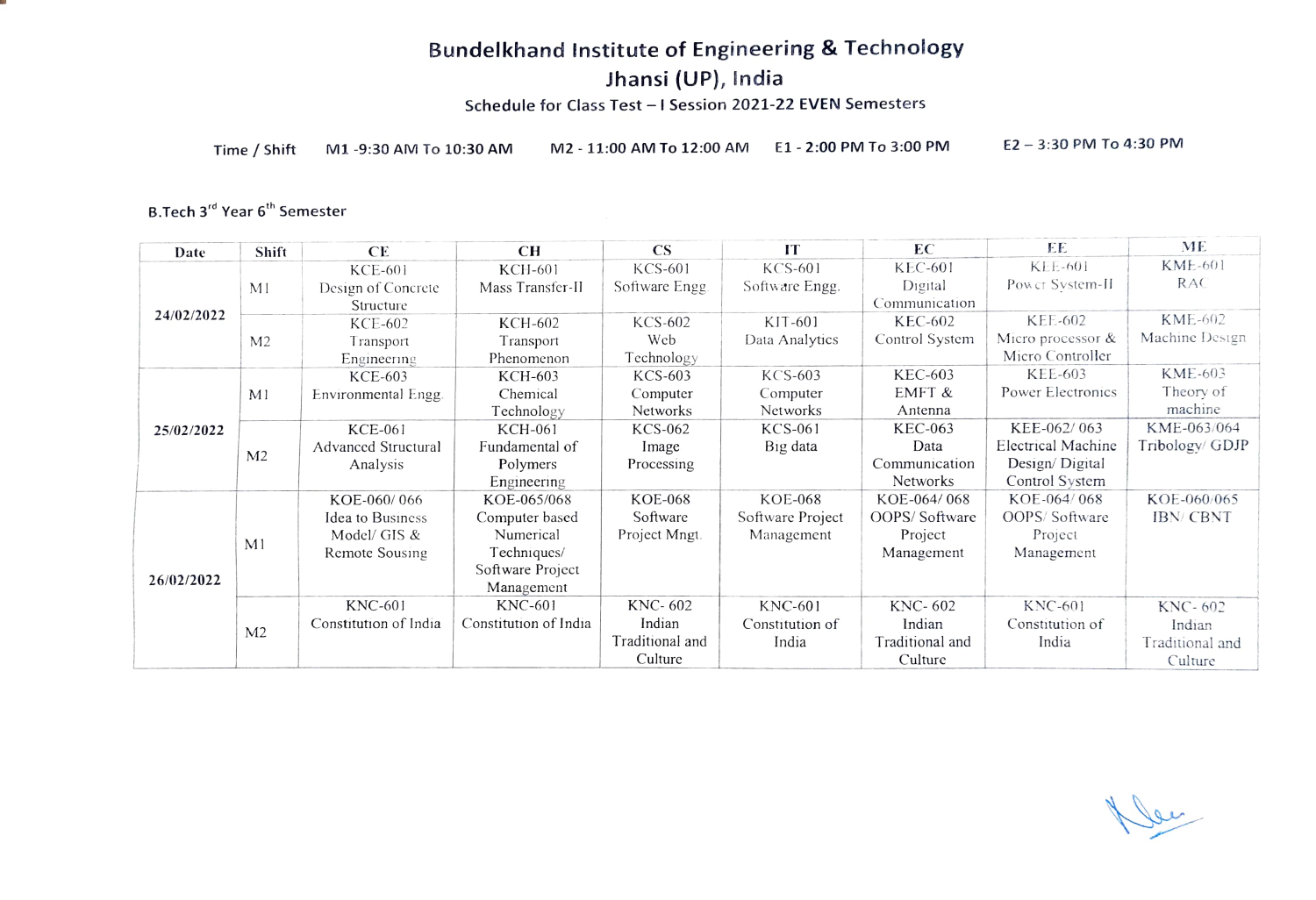$\overline{1}$ 

| Date       | Shift          | CE.                                                    | CН                                                         | CS <sup>-</sup>                                       | TТ                                                     | ЕC                                                        | ЕE                                                         | ME                                                                       |
|------------|----------------|--------------------------------------------------------|------------------------------------------------------------|-------------------------------------------------------|--------------------------------------------------------|-----------------------------------------------------------|------------------------------------------------------------|--------------------------------------------------------------------------|
| 24/02/2022 | ΕI             | KHU 802<br>Project<br>Management &<br>entrepreneurship | KHU 802<br>Project<br>Management &<br>entrepreneurship     | KHU 802<br>Project<br>Management &<br>entrepreneurshi | KHU 802<br>Project<br>Management &<br>entrepreneurship | KHU-801<br>Rural<br>Development                           | <b>KHU 802</b><br>Project Management<br>& entrepreneurship | <b>KHU-801</b><br>Rural Development                                      |
|            | E <sub>2</sub> | <b>KOE 083</b><br>Entrepreneurshi<br>p development     | <b>KOE-085</b><br>Quality<br>Management                    | KOE-093<br>Data Mining &<br>ware Housing              | KOE-093<br>Data Mining &<br>ware Housing               | <b>KOF-087</b><br>Human Values in<br>Madhyasth<br>Darshan | KOE-084<br>Introduction to Smart<br>Grid                   | KME-091/096<br>Automation and<br>Robotics/MSBS                           |
| 25/02/2022 | E1             | <b>KOE 094</b><br>Digital and<br>Media marketing       | KOE-096<br>Modelling &<br>Simulation of<br>Dynamic Systems | <b>KOE-081</b><br>Cloud<br>Computing                  | KOE-081<br>Cloud<br>Computing                          | KOE-091<br>Automation $\&$<br>Robotics                    | KOE-096 Modelling $&$<br>Simulation of Dynamic<br>Systems  | KOE-085/086<br>Quality Mngt/<br>Industrial<br>Optimization<br>Techniques |

### B.Tech. 4<sup>th</sup> Year 8<sup>th</sup> Semester (Old Syllabus)

| Date       | Shift          | EC                                                       | EF                                          | <b>CS</b>                                    | IТ                            | ME                                                         |
|------------|----------------|----------------------------------------------------------|---------------------------------------------|----------------------------------------------|-------------------------------|------------------------------------------------------------|
|            | Εl             | EEC-801<br>Wireless &<br>Communication                   | EEE-801<br><b>UEET</b>                      | <b>ECS-801</b><br>Artificial<br>Intelligence | ECS-801<br>Distributed System | <b>EME-801</b><br>Power Plant<br>Engg.                     |
| 24/02/2022 | E <sub>2</sub> | <b>EEC-802</b><br>Electronics<br>Switching               | <b>EEE-052</b><br>Advance Control<br>System | <b>ECS-081</b><br><b>Real Time</b><br>System | EIT-082<br>Multimedia         | <b>EME-055</b><br>Six sigma<br>Methods and<br>Applications |
| 25/02/2022 | Εl             | EEC-032<br>Digital System<br>Design Using<br><b>VHDL</b> | EEE-063<br>Power Convertor<br>Application   | <b>ECS-087</b><br>Mobile<br>Computing        | EIT-087<br>Mobile Computing   | EME-064<br>Production and<br>Operation<br>Mngt.            |
|            | E <sub>2</sub> | <b>EOE-081</b><br><b>NCER</b>                            | EOE-081<br>NCER                             |                                              |                               | EOE-083<br>Product<br>Development                          |

Jeep